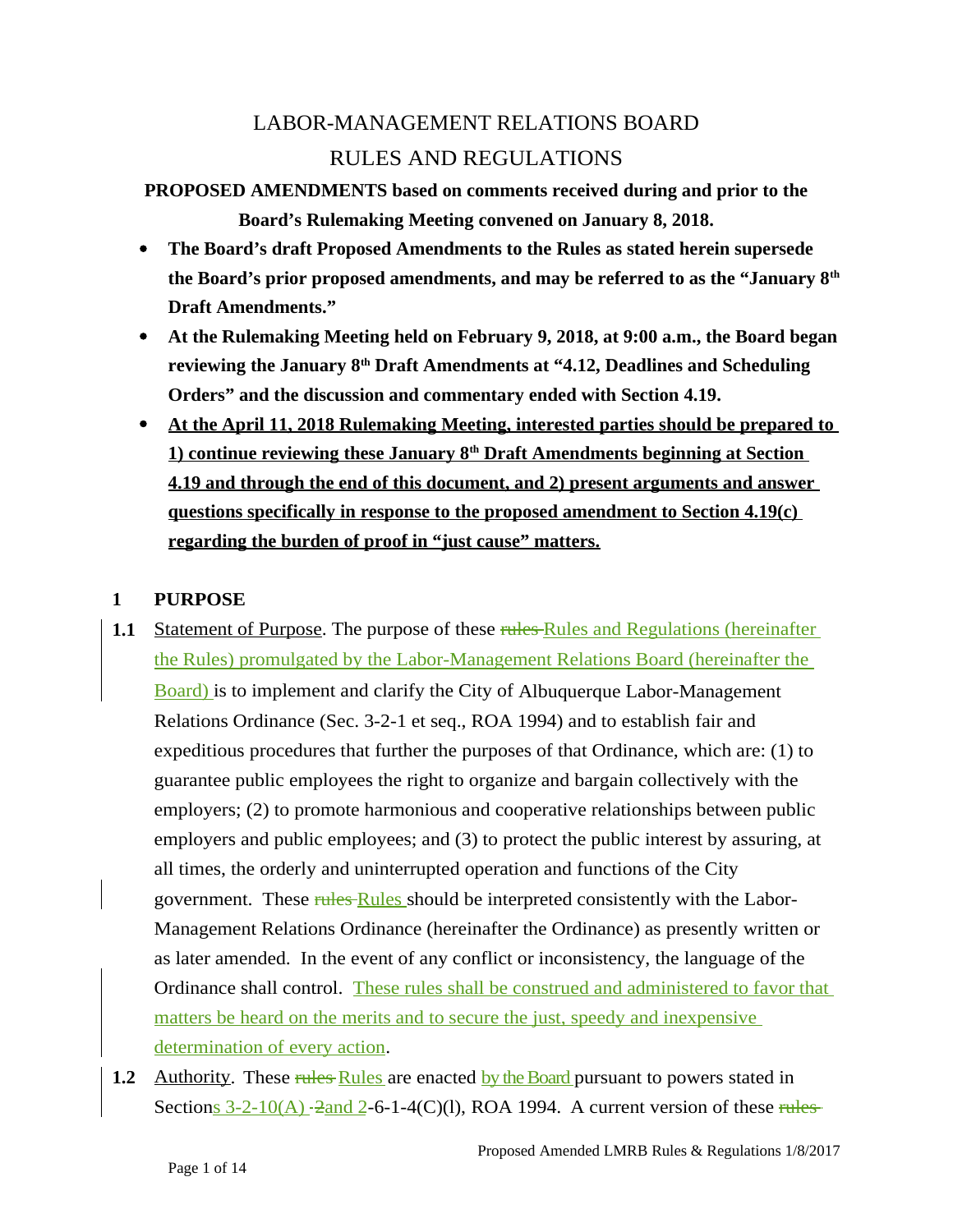Rules shall be maintained at the offices of the Clerk of the City of Albuquerque. The Board shall have plenary authority to issue scheduling and other orders in all pending matters *sua sponte* or in its discretion in response to a motion or other request for leave of the Board. The Board may impose fines and other sanctions which it deems appropriate for any failure to comply with these Rules and its orders. Any fines assessed by the Board shall be paid by the fined party to the other party, unless the Board concludes otherwise in its ruling.

- **1.3** Effective Date. These Rules shall be in effect on the date approved by majority of a quorum of the Board.
- **1.4** Title and Citation. Citation to the Rules shall be in the in the format of "LMRB Rules, Sec. 1.4," for example, to cite this Section of the Rules.
- 1.5 Application of the Rules. The Rules last enacted by the Board shall supersede all previously enacted Rules and shall govern all actions a) filed on or after the date of enactment and b) pending on the date of enactment prospectively.
- 1.6 Computation of time and dates. All days referenced in these Rules are calendar days, i.e. include weekends and holidays. The Board may impose deadlines in its rulings and orders, and in the absence of a specific date, calendar days shall be considered to be the default calculation unless otherwise specified on the record. If a deadline date falls on a weekend or city holiday, the next work day will be the deadline.
- **1.7** Rules of Construction: The hearings shall be conducted in an orderly and informal manner without adherence to the technical rules of evidence. Sec. 3-2-10(A), ROA 1994. Where the Rules and the Ordinance are silent, the Rules of Civil Procedure for the District Courts of the State of New Mexico and the Local Rules of Second Judicial District Court and case law annotations may be instructive and considered by the Board.

## **2 NOTICE**

2.1 General Notice/Meeting Requirements. At the first meeting, after these rules Rules and regulations are adopted, and each year thereafter, at the first meeting of the reconstituted Labor Management Relations Board (Board), the Board shall pass a resolution determining the schedule and reasonable public notice of Board meetings. Notice of all Board Meetings, including regular and rescheduled meetings, shall be at least seventy-two (72) hours in advance and posted on the City Clerk website. For the purposes of regular meetings, notice requirements are met if notice of the date, time, place and agenda, containing a list of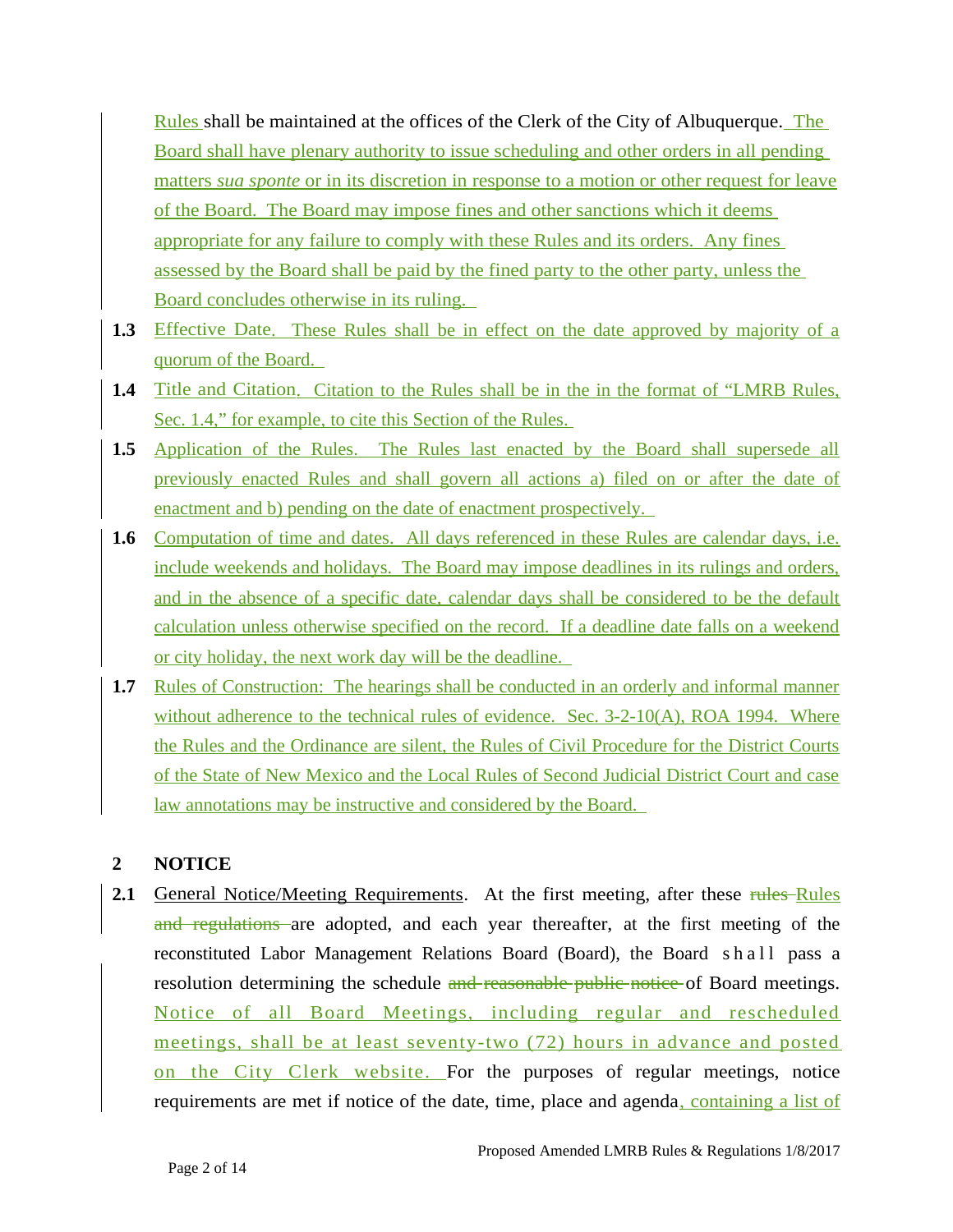- specific items of business to be discussed or transacted at the meeting, is posted in the lobby on the first floor of the Albuquerque/Bernalillo County government Center, Albuquerque, New Mexico and by informing the public how to obtain a copy of the agenda and on the City Clerk website. NMSA 1978, Sec. 10-15-1(F) and Sec. 2-6-1- 4(B)(2), ROA 1994.
- **2.2** Rulemaking Meetings. Rulemaking procedures shall be followed pursuant to Sec. 2-6-1-4(C), ROA 1994. Notice of the Board's intention to consider the adoption or amendment of a rule or regulation shall be given by posting in the lobby of City Hall, posting notice electronically on the City Clerk's web site dedicated to the schedule of rule-making hearings and meetings of public boards, commissions and committees and by giving written notice to the Mayor and the Chief Administrative Officer. All such notices shall be given at least fourteen (14) days prior to the meeting at which the proposed rule or regulation will be considered. All such notices shall state the time and location of the meeting, contain a brief description of the proposed rule or regulation, and include the full text of the proposed rule or regulation on the City Clerk's website.
- **2.3** Open Meetings. All meetings of a quorum of the Board shall be open to the public. The Board may close a meeting to the public only if the subject matter of such discussion or action is exempted from the open meeting requirement under Section 10- 15-1(H) of the State of New Mexico Open Meetings Act.

## **3 QUORUM**

**3.1** All three members of the Board are required to be present to constitute a quorum.

## **4 HEARINGS**

**4.1** Record of Proceedings. All meetings of the Board shall be audio-recorded. The Board shall keep audio tapes of rulemaking, unit determination, and prohibited practices hearings for period of at least three years following the close of the proceeding in which the hearing is held, or three years following the close of the last judicial or Board proceeding (including any appeal or request for review) related to the case in which the hearing is held, whichever is later, or such longer period as may be required by law. Minutes of Board meetings shall be permanent records and shall be maintained in the City Clerk's office. The Board shall keep written minutes including date, time, place, name of members present, the substance of proposalmatters considered, and a record of any decisions and votes. Draft Minutes must be prepared within ten working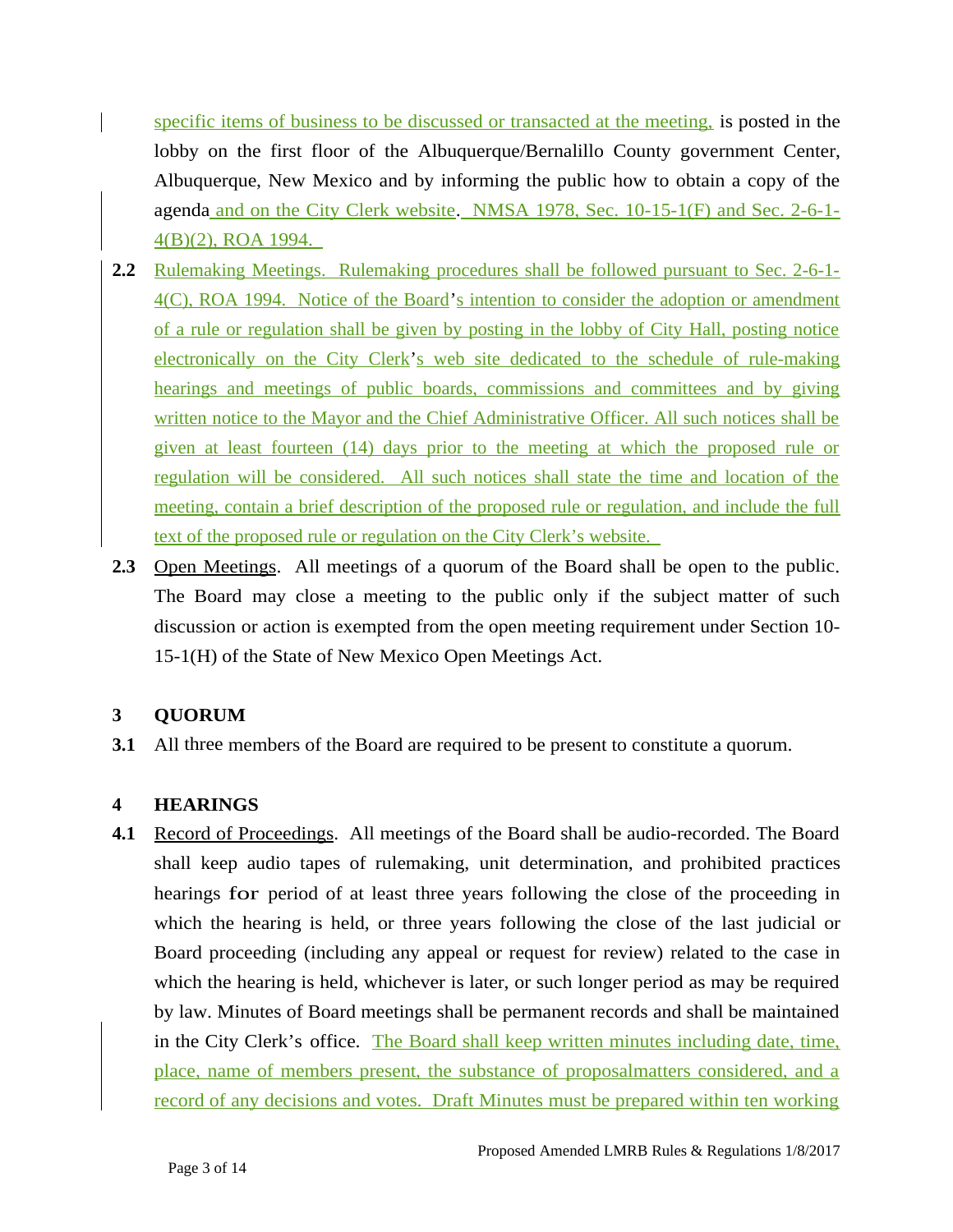days after the meeting. NMSA 1978, Sec. 10-15-1(G). Official (Board-approved) Minutes shall be posted on the City Clerk website. Sec. 2-6-1-4(B)(3), ROA 1994.

- **4.2** Notice to Parties. The Board secretary shall provide to each party notice of the date time and place of all scheduled hearings.
- **4.3** Representation of a Party. A party may represent himself or be represented by counsel or other representative. Any representative of a party shall file with the Board a signed notice of appearance, stating the name of the party, the title and case number in which the representative is representing the party, and the name, address, and telephone number of the representative. The filing of a pleading containing the above information is sufficient to fulfill this requirement. All individuals who appear before the Board shall conduct themselves with civility and a respectful demeanor and comply with the Board's procedures and orders.
- **4.4** Ex Parte Communications. Parties shall not attempt to contact Board members in the absence of, or without the knowledge of, the opposing party.
- **4.5** Complaints. Prohibited practices, or any other complaint filed with the Board under the LMRO, must provide enough information that the Board and responding party can understand what the alleged violation is and how it happened. If applicable, the prohibited practice or complaint must include: (1) individuals or entities involved; (2) time and place of any incident; and (3) the actions or inactions the alleged violation is based on. A prohibited practice or other complaint pursuant to the Ordinance must state sufficient facts to ascertain the specific manner in which each alleged violation took place, and if applicable to includinge the individuals and entities involved, times and locations of incidents, and actions or inactions supporting the allegations in relation to the Ordinance or collective bargaining agreement. A complaint or allegation is insufficient which merely states or paraphrases a prohibited practice listed in the Ordinance or a type of cause of action. Multiple violations alleged in a single complaint shallshould be enumeratednumbered .
- **4.6** Answers. A responding party is required to file its answer to a prohibited practice complaint and serve the opposing party within five (5) working days pursuant to Sec. 3-2-9(D). The respondent must answer each of the enumerated allegations in a complaint, details of which may be included in an amended answer filed in detail no later than thirty (30) days after the complaint was filed.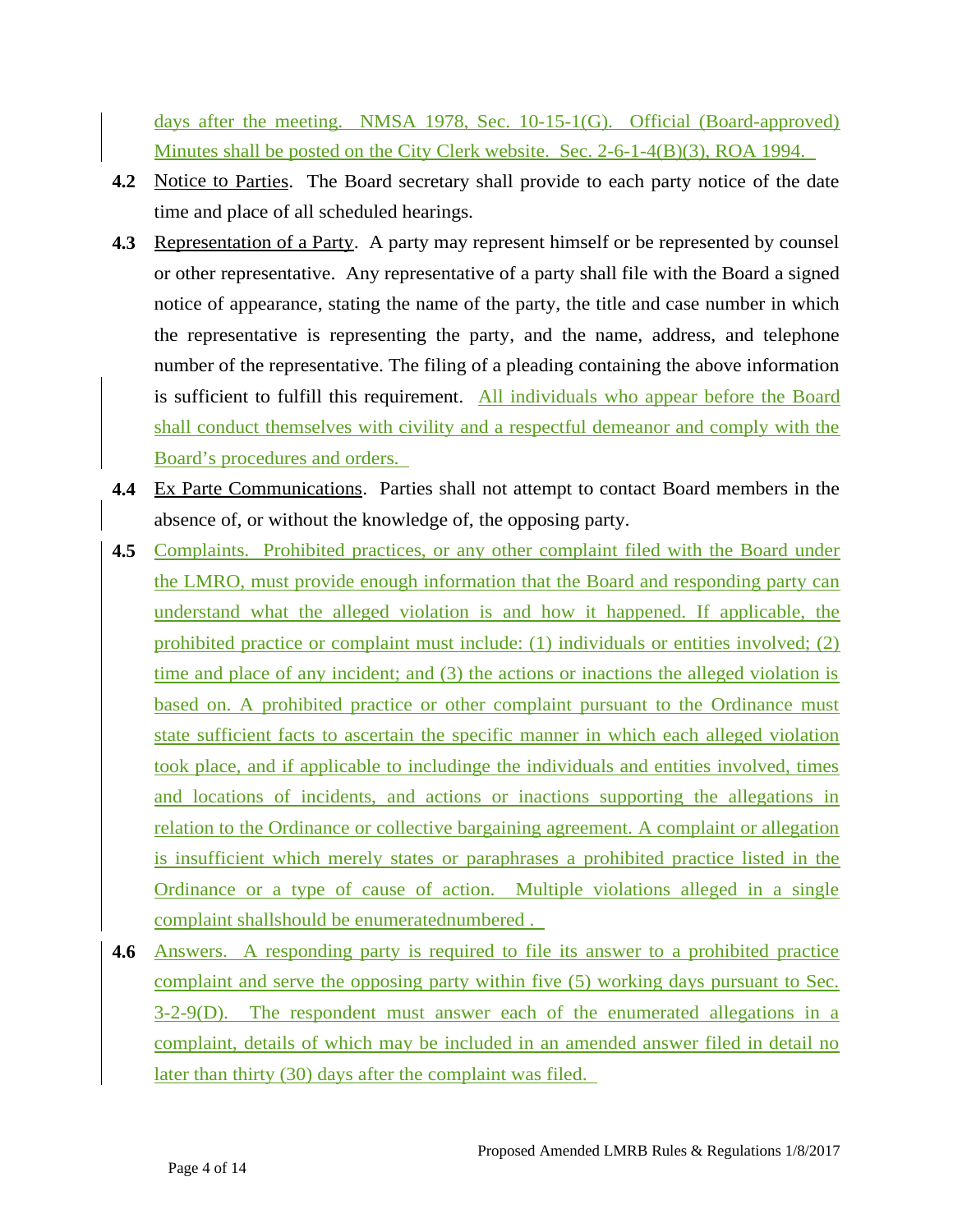- **4.7** Motion for More Definite Statement. If a complaint or other pleading to which a responsive pleading is permitted is so vague or ambiguous that a party cannot reasonably be required to frame a responsive pleading, he or shethe responding party may move for a more definite statement before interposing and filing his or hera responsive pleading. A complaint or allegation is insufficient which merely states or paraphrases a prohibited practice listed in the Ordinance or a type of cause of action. TheAny party may file a motion which shall point out the defects complained of and the details desired to request a more definitive answer to a complaint. Amendments to pleadings are favored, and the right thereto should be liberally permitted in the furtherance of justice. If the motion is granted and theby order of the Board, the amended complaint shall be filed within thirty (30) days unless the Board concludes otherwise. In the event of failure to comply with the order of the Board is not obeyed within tenthirty (1030) days after notice of the order or within other such time as the Board may fix, the Board may strike the pleading to which the motion was directed or make such order as it deems just. (Adopted from the New Mexico Rules of Civil Procedure for the District Courts, Rule 12(E).)
- **4.8** Conference of the Parties and proposed stipulated Scheduling Orders. The parties shall meet within forty –five (45) days of the filing of the complaint to confer and prepare a statement of the issues, stipulated facts and disputed facts to be submitted to the Board and a proposed scheduling Order in the form attached as Appendix A to these Rules. If a settlement agreement is reached, the parties shall prepare and submit a proposed Order of Dismissal to the Board. If settlement negotiations are ongoing and the parties wish for a reprieve at any time, the parties shall submit a stipulated request to stay the proceedings. Any party may submit to the Board a request a request for a Pre-Hearing scheduling conference or a hearing on the merits.
- **4.9** Discovery. The parties shall have a right to discovery limited to ten (10) interrogatories, ten (10) requests for production, and ten (10) requests for admission. No additional discovery shall be allowed except by order of the Board. Upon written request by any party, the Board shall may order either party to produce for inspection and copying any relevant records, papers, documents or other tangible evidence in the possession of or available to that party. The parties shall have a right to discovery limited to depositions, ten (10) interrogatories, ten (10) requests for production, and ten (10) requests for admission. No additional discovery shall be allowed except by order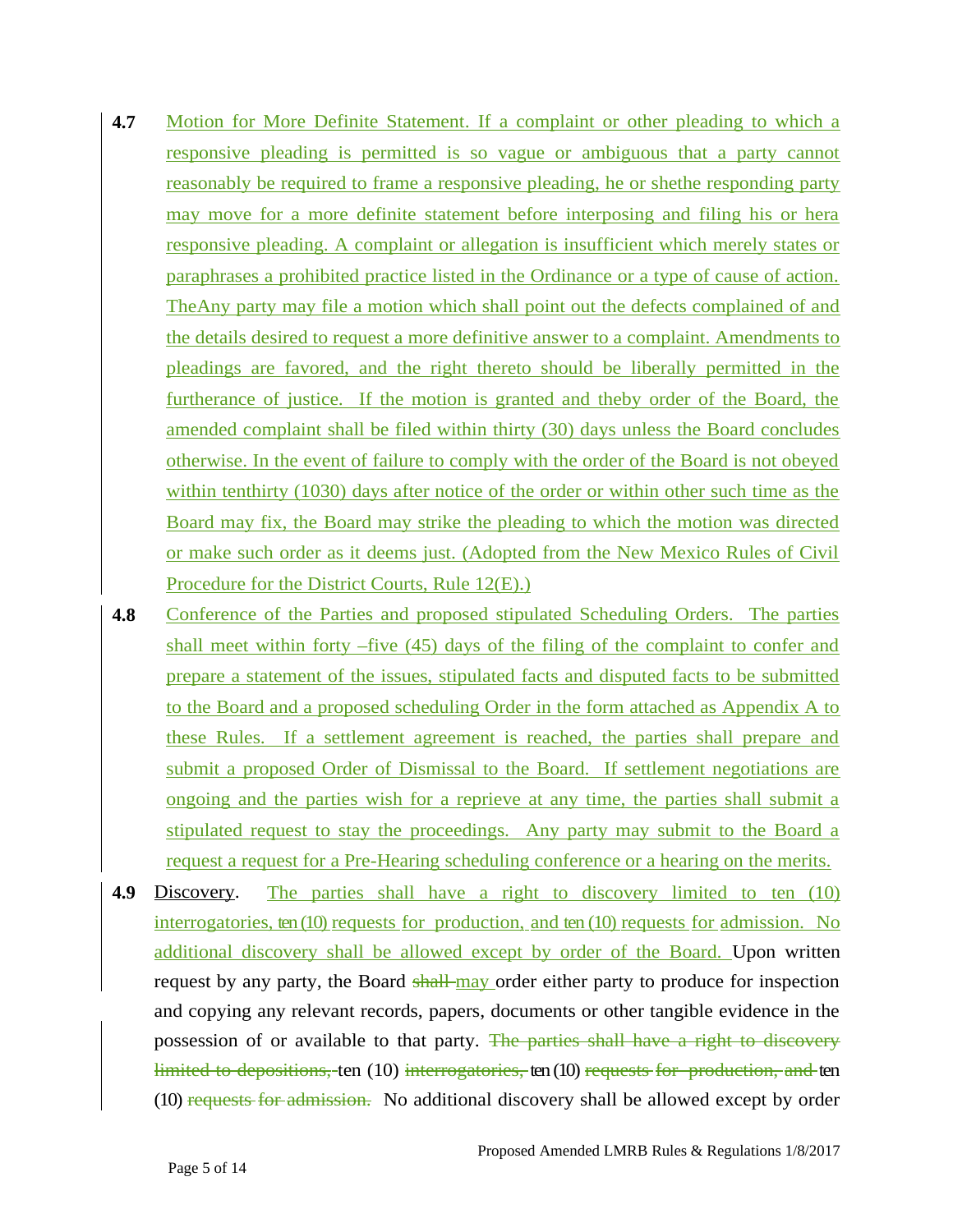of the Board. A party respondingResponses or objections to discovery shall be allowedserved within thirty (30) days to object or respond to of receipt of any discovery requests. Disputes regarding discovery requests shall be decided by the Board. Failure to comply with discovery orders shall may result in sanctions proportional to the offense, including, but not limited to, limitation of defense and dismissal of action. Any fines imposed to the Board in relation to failure to comply with discovery orders shall be paid to the opposing party.

- **4.10** Consolidation, and Joinder and Bifurcation. The Board may consolidate or join or bifurcateseparate cases for any reason if it would expedite final resolution of the cases and would not adversely affect the interests of any of the parties.
- **4.11** Motions and Pleadings Standards. All motions, including responses and replies, except motions made during a hearing, or as may be permitted by the Board, shall be in writing and shall state with particularity the grounds and the relief sought. Allegations in pleadings must include a statement of specific facts in support of the allegations. Allegations in pleadings must include a statement of specific facts in support of the allegations. A claim for relief that may include conclusory statements if supported by factual allegations, but must contain short statement of factual allegations supporting the complaint and if filed on behalf of an employee identify the affected employee.
- **4.12**
- **4.13** Deadlines and Scheduling Orders. The Board shall set deadlines for discovery and all dispositive and non-despositive motions and responses in a scheduling order.
- a) Non-Dispositive Motions. Any non-dispositive defense, objection, or request that can be determined prior to the hearing on the merits may be raised by filing a written motion at least fifteen calendar days prior to the hearing on the merits. Any response to such motion shall be filed within ten calendar days after the filing of the motion. The Board shall rule on all non-dispositive motions as soon as practicable
- b) Dispositive Motions. Any motion that raises an issue that may be dispositive of the case shall be filed at leastwithin sixty (60) days prior to the hearing on the meritsof the filing of the answer to the complaint or within (30) days of receipt of discovery responses served or ordered, except that jurisdictional motions may be filed at any time.
- c) Motion Responses. Any response to a dispositive motion shall be filed within fifteen (15) days of the dispositive motion. If a party fails to file a response within the prescribed time period the Board may rule with or without a hearing. The parties may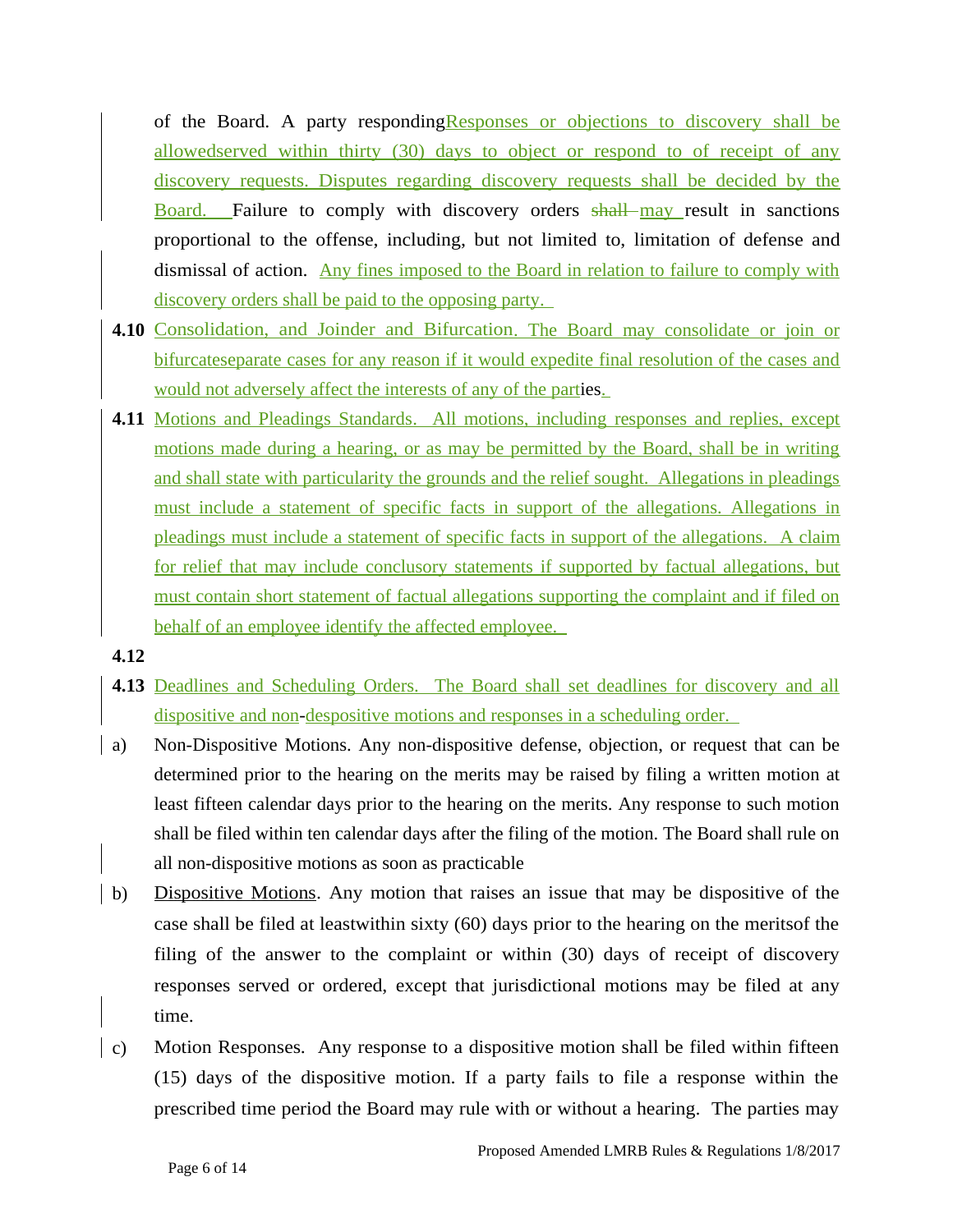stipulate to extensions and file a Notice of extension of the deadlines to the Board. Reply briefs shall only be permitted upon an agreement between the parties or by leave from the Board.

- **4.14** Motion Page Limits. Motions shall not exceed fifteen (15) pages in length and responses (10) pages without consent of the opposing party or leave of the Board
- **4.15** Motions to Extend Deadlines Imposed under Rule or Order. The Board may grant an extension to a moving party upon a finding of good cause for an extension prior to the expiration of the deadline. When a deadline has expired, an extension may be granted only upon a Board finding of excusable neglect. The terms good cause and excusable neglect may be construed under state or federal case law
- **4.16** Attachments and Exhibit Page Limits. Any attachments or exhibits to a motion shall be limited to fifty (50) pages except by agreement of the parties or by leave from the Board.
- **4.17 Witnesses and Exhibits.**
- a) All witnesses must be identified in writing to the Board and the opposing party at least five fifteen (15) calendar days prior to the hearing. Witnesses not designated in accordance herewith shall not be permitted to testify except at the discretion of the Board for good cause shown.
- b) City employees who would otherwise be on duty that are designated by either party shall be relieved from their normal duties for a period of time necessary to appear at scheduled hearings and testify party as witnesses shall appear at scheduled hearings and shall be relieved from their normal duties for a period of time necessary to testify. The issuance of a subpoena for the appearance of city employees to testify during normal work hours is not required. If a City employee would not otherwise be on duty (e.g. would be on vacation or not work etc.), the party calling that witness is responsible for assuring the witness's appearance or obtaining an appropriate subpoena from the Board.
- c) Each party is responsible for contacting its own witnesses in advance of any hearing and notifying them of the time they must appear to testify. The Board shall not grant a continuance request based on the absence of witnesses at any hearing, except at the discretion of the Board for good cause shown.
- d) The parties shall identify any and all Exhibits they intend to offer at any merits hearing at least fifteen (15) calendar days prior to the hearing by submitting a list of exhibits to the Board and the opposing Party. Exhibits not identified in accordance herewith shall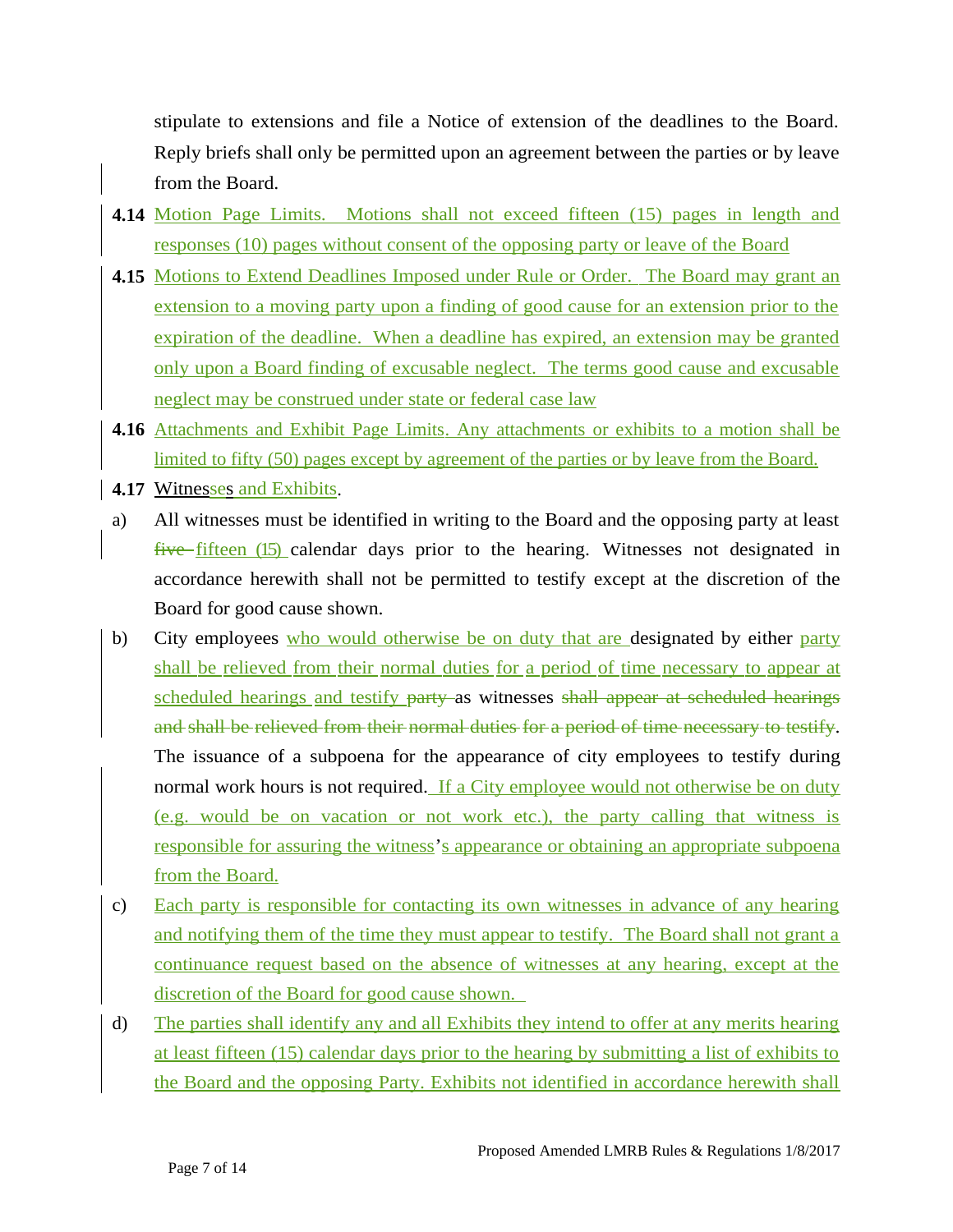be not permitted or allowed into evidence except at the discretion of the Board for good cause shown.

e) The parties shall exchange exhibits at least ten (10) calendar days prior to any scheduled merits hearing.

#### **4.18** Subpoenas

- a) Any party to a proceeding in which a notice of hearing has issued may file a written request with the Board for the issuance of a subpoena for witness testimony or a subpoena for the production of documents to procure testimony or documents at the hearing. A subpoena request shall state the name and number of the case and be submitted to the Board no later than ten days before the hearing. The request shall identify the person(s) or documents sought and state the general relevance to an issue in the case of the testimony or documents sought. The Board may refuse to issue a subpoena where the request fails to meet these requirements, or where it appears that the documents or testimony sought are not relevant to issues in the case.
- b) The Board may issue subpoenas on its own initiative, in which case a showing of relevance is not required, and a notice of hearing need not have been issued.
- c) Any applicable witness and travel fees and costs associated with service of process shall be the responsibility of the party requesting the subpoena. The Board may require these fees and costs be presented in advance of the issuance of any subpoena.
- **4.19** Evidence Admissible. In general, Hearings hearings shall operate in accordance with the New Mexico case common law evidentiary standards applicable to administrative hearings. Hearings shall be conducted in an orderly and informal manner without strict adherence to the technical rules of evidence required in judicial proceedings, although the Board may take notice of and apply the New Mexico Rules of Evidence, Sections 11-101 to -1102 NMRA, as relevant and appropriate at its discretion. The Board may admit and give probative effect to any evidence, including affidavits, as the Board deems appropriate.

#### **4.20** Burden of Proof

a) No party shall have the burden of proof in a representation or fact-finding proceeding. The Board shall have the responsibility of developing a fully sufficient record for a determination to be made, and may request any party to present evidence or arguments in any order.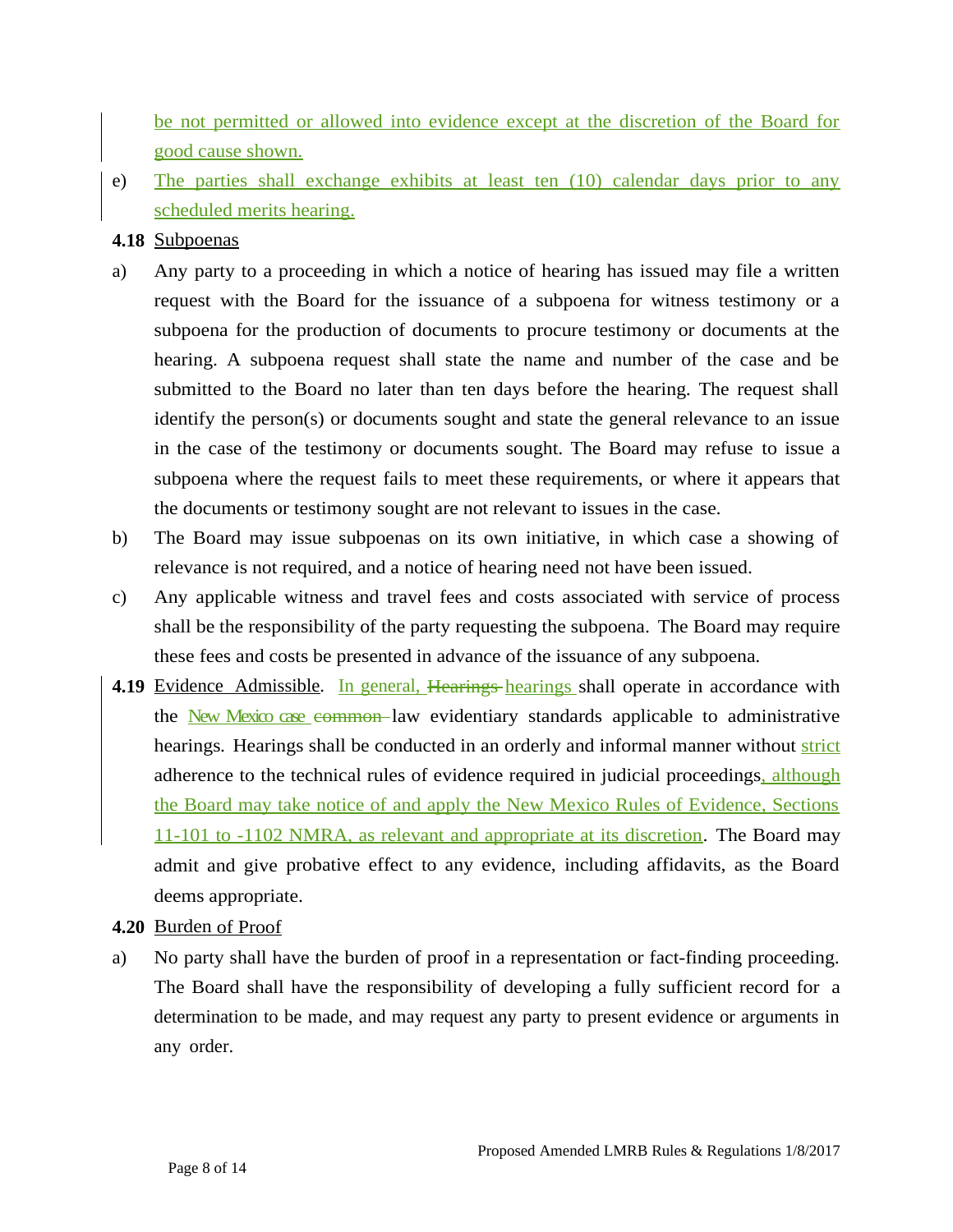- b) In a unit clarification proceeding, a party seeking any change in an existing appropriate unit, or in the description of such a unit, shall have the burden of proof and the burden of going forward with the evidence.
- c) In any prohibited practices and just cause proceeding, the complaining party has the burden of proof and the burden of going forward with the evidence.

**4.21** Decision

- a) Final Decision and Order. A final written decision by the Board shall be issued as soon as practicable. A copy of the Board's final decision shall be maintained at the offices of the Clerk of the City of Albuquerque. Copies shall also be sent via First Class mail to the parties...
- b) Reinstatement of Employment. In the event a Board decision orders an employee's reinstatement of employment, the employee shall be reinstated within  $\frac{\text{ten}-\text{thirty}}{\text{ten}-\text{thirty}}$  ( $\frac{1030}{100}$ ) calendar days of the date of the Board's decision. In the event the Board's order includes back pay, the employee shall provide the City with a sworn statement of gross earnings and unemployment compensation, and supporting documentation, received since the effective date of the dismissal. The City shall be entitled to offset earnings and unemployment compensation received during the period covered by the back pay award against the back pay due. The City shall tender any back pay awarded to an employee within fourteen seven  $(14)$   $(7)$  calendar days of the date of receipt of the employee's sworn statement.
- c) Appeals. Any appeal of an adverse decision shall be in the  $\frac{State-state}{Distance}$  District Court within thirty  $(30)$  calendar days of the Board's decision and according to the New Mexico Rules of Civil Procedure. Ord. Sec. 3-2-10(D), ROA 1994.
- d) Reconsideration. A motion to reconsider must be filed within ten (10) days of the Board's written Final Decision and Order. A motion to reconsider does not toll the thirty (30) day appeal deadline and shall be deemed denied, unless the Board issues a subsequent written Decision and Order in response or an Order for briefing or a hearing on the matter within thirty (30) days of the Board's Final Decision and Order.

**4.22** Decorum.

- a) The Chair of the Board is responsible for the control and decorum of the hearing or proceeding. The Chair may limit any public comment to the Public Comments Section of the hearing or proceeding. The Chair may establish time limitations on speakers.
- b) The Board may exclude or expel from the a hearing or proceeding any person, whether or not a party, who engages in violent, threatening, disruptive, or unduly disrespectful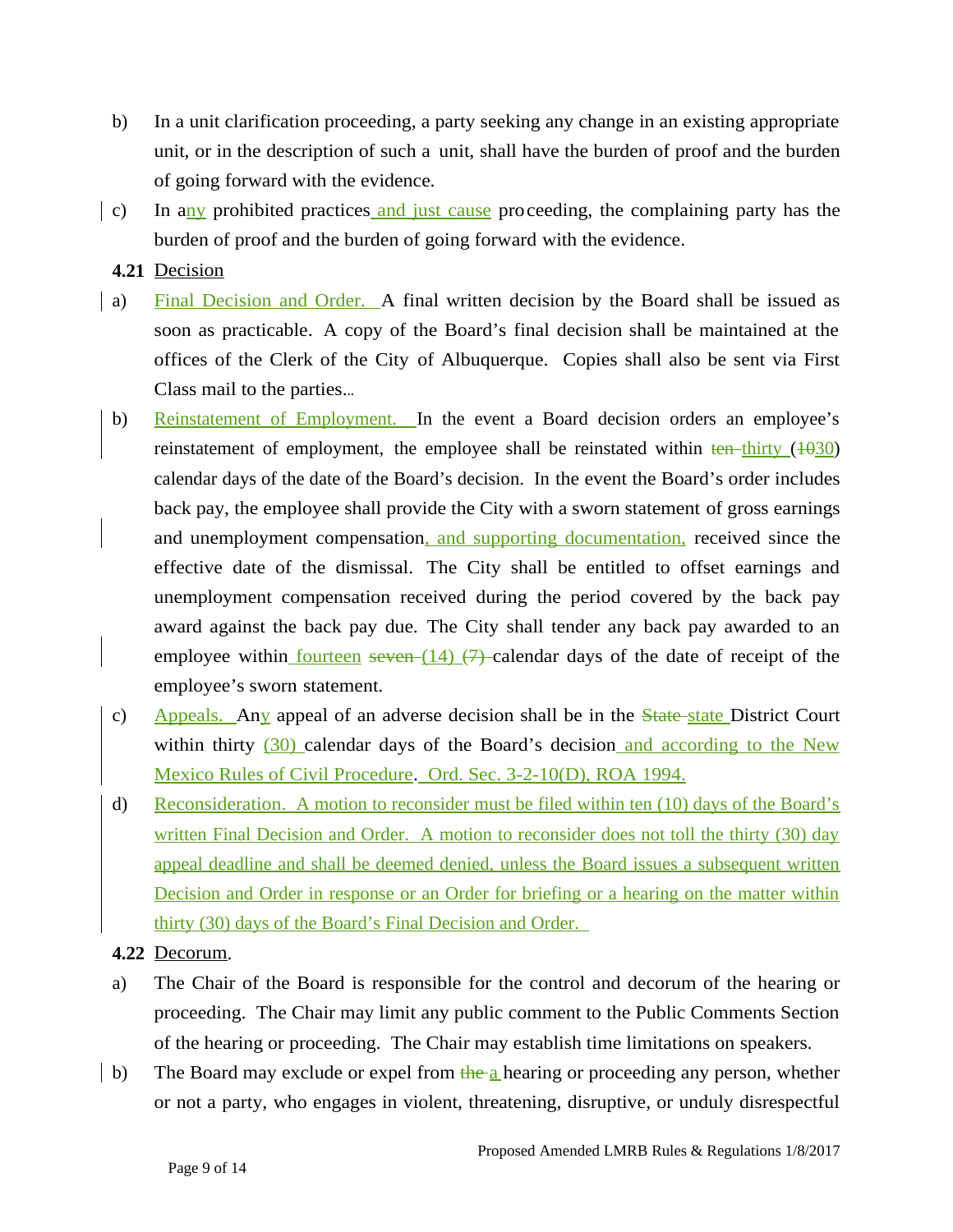behavior. In the event of such exclusion or expulsion of a person for misconduct, the Board shall explain on the record the reasons for the exclusion or expulsion and may either proceed in the absence of the excluded person or recess such proceeding and continue at another time, as may be appropriate.

- c) After notice and hearing, the Board may suspend from practice before the Board any person who engages in violent, threatening, disruptive, or unduly disrespectful behavior. Upon a majority vote of the Board, the suspension shall be ordered for a period of time determined by the Board.
- **4.23** Compensation of Board Members. The Board may requireshall be compensated for the costs of hearings hearing pursuant to provided for in Section Sec. 3-2-14(E), ROA 1994. The City Clerk shall invoice the cost to the parties whenever the Board hears and decides any controversy between the parties. The Board may require costs to be paid in advance of any hearing.
- **4.24** Appointment of a Special Master: The Board may appoint a special master to advise and make recommendations on particular issues or to handle particular matters (e.g., dispositive motions) or to allow the parties to consent to a referral in order to expedite cases.
- **4.25** Voluntary Withdrawals of Complaints and Dismissals. A party may file a notice of voluntary withdrawal at any time. Dismissals may be filed by stipulation of the parties. The parties may file a notice of stay of proceedings for settlement negotiations and submit a stipulated dismissal pleading if a settlement agreement is reached. Voluntary withdrawals and dismissals shall be considered to be with prejudice by default.
- **5 GENERAL RULES**. Any parliamentary procedural matter not covered by these rules Rules shall be governed by Robert's Rules of Order (latest edition), or, if not covered by Robert's Rules of Order, by a decision of the Chair, subject to the right of appeal.

PASSED AND ADOPTED THIS\_\_\_\_\_\_\_\_ DAY OF \_\_\_\_\_\_\_ 2017 BY A VOTE OF: \_\_\_\_\_\_\_\_\_\_\_FOR \_ \_\_\_\_\_\_AGAINST.

#### LABOR BOARD MEMBERS:

\_\_\_\_\_\_\_\_\_\_\_\_\_\_\_\_\_\_\_\_\_\_\_\_\_

Theodore Baca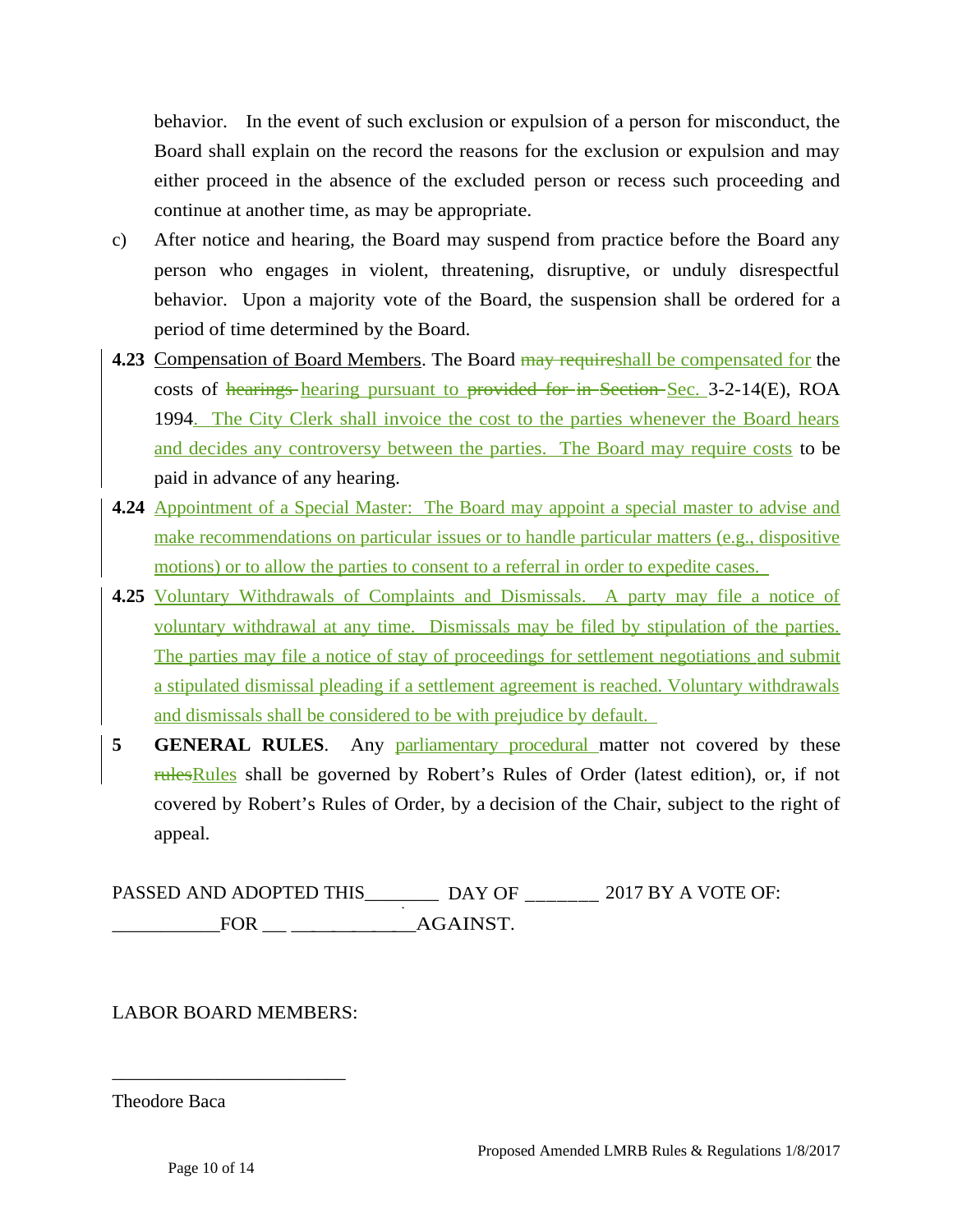Juan Montoya

\_\_\_\_\_\_\_\_\_\_\_\_\_\_\_\_\_\_\_\_\_\_\_\_\_

\_\_\_\_\_\_\_\_\_\_\_\_\_\_\_\_\_\_\_\_\_\_\_\_\_

Michael Wartell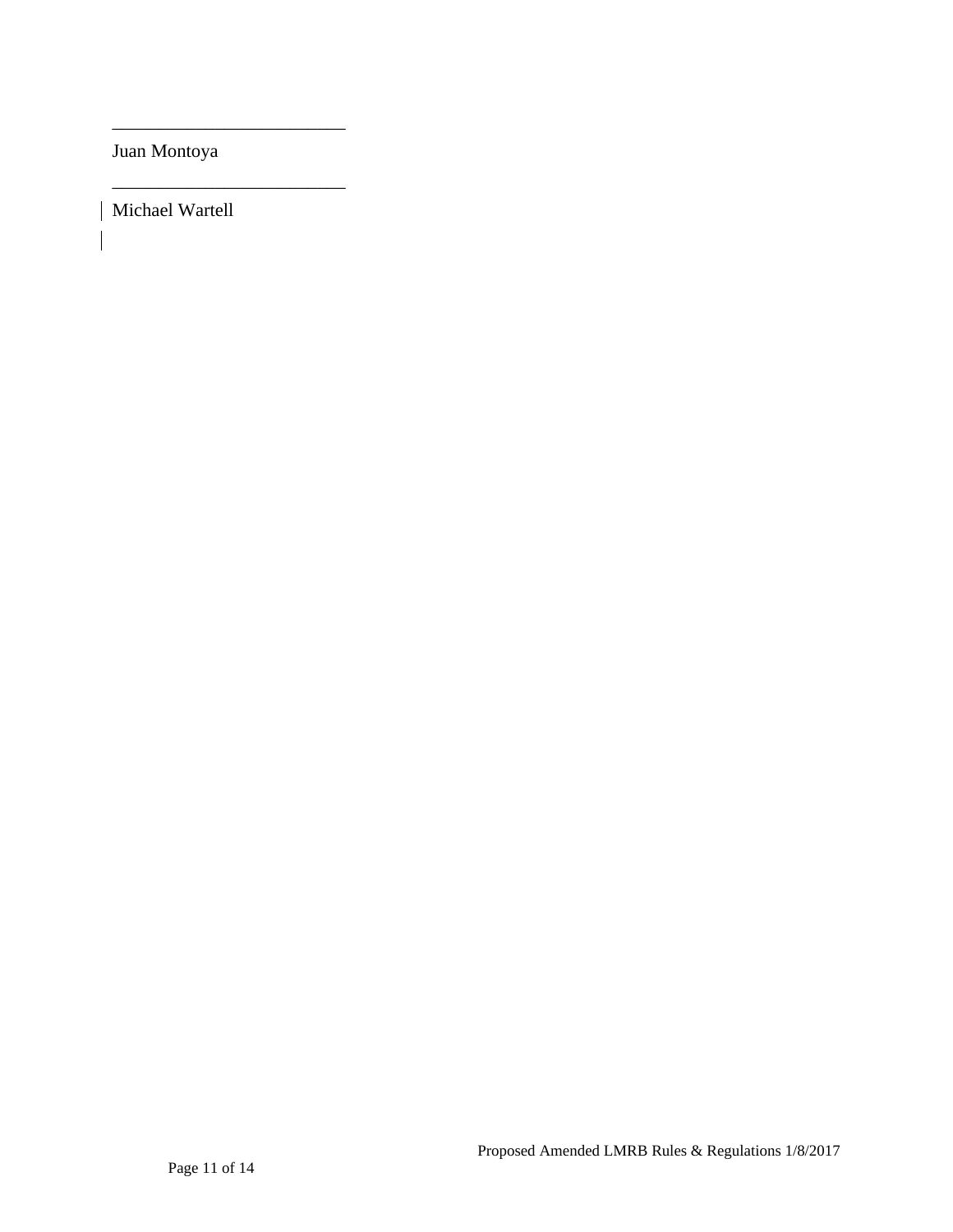Appendix A to the Labor-Management Relations Board Rules and Regulations

## BEFORE THE CITY OF ALBUQUERQUE LABOR-MANAGEMENT RELATIONS BOARD

\_\_\_\_\_\_\_\_\_\_\_\_\_\_\_\_\_\_\_\_\_\_\_\_\_\_\_\_\_\_\_\_\_\_\_\_\_\_\_\_, Petitioner

\_\_\_\_\_\_\_\_\_\_\_\_\_\_\_\_\_\_\_\_\_\_\_\_\_\_\_\_\_\_\_\_\_\_\_\_\_\_\_\_, Defendant

## SCHEDULING ORDER

Pursuant to the LMRB Rules, the court Board enters the following scheduling Order:

1. Motions to amend the pleadings or to join parties shall be filed by (date).

2. Motions addressed to the pleadings shall be filed by  $(date)$ .

\*3. PlaintiffsPetitioner(s) shall file with the court a list of all lay witnesses who may be called to testify at trial by  $\qquad \qquad$  (date).

\*4. Defendant(s) shall file with the court a list of all lay witnesses who may be called to testify at trial by  $(date)$ .

\*5. PlaintiffPetitioner(s) shall file with the court a list of all expert witnesses who may be called to testify at trial by  $\qquad \qquad$  (date).

 $*6$ . Defendant(s) shall file with the court a list of all expert witnesses who may be called to testify at trial by  $(date)$ .

7. Discovery shall be completed by  $(date)$ . Parties shall seek discovery sufficiently before this date so that persons responding to discovery reasonably may comply with discovery requests prior to the deadline.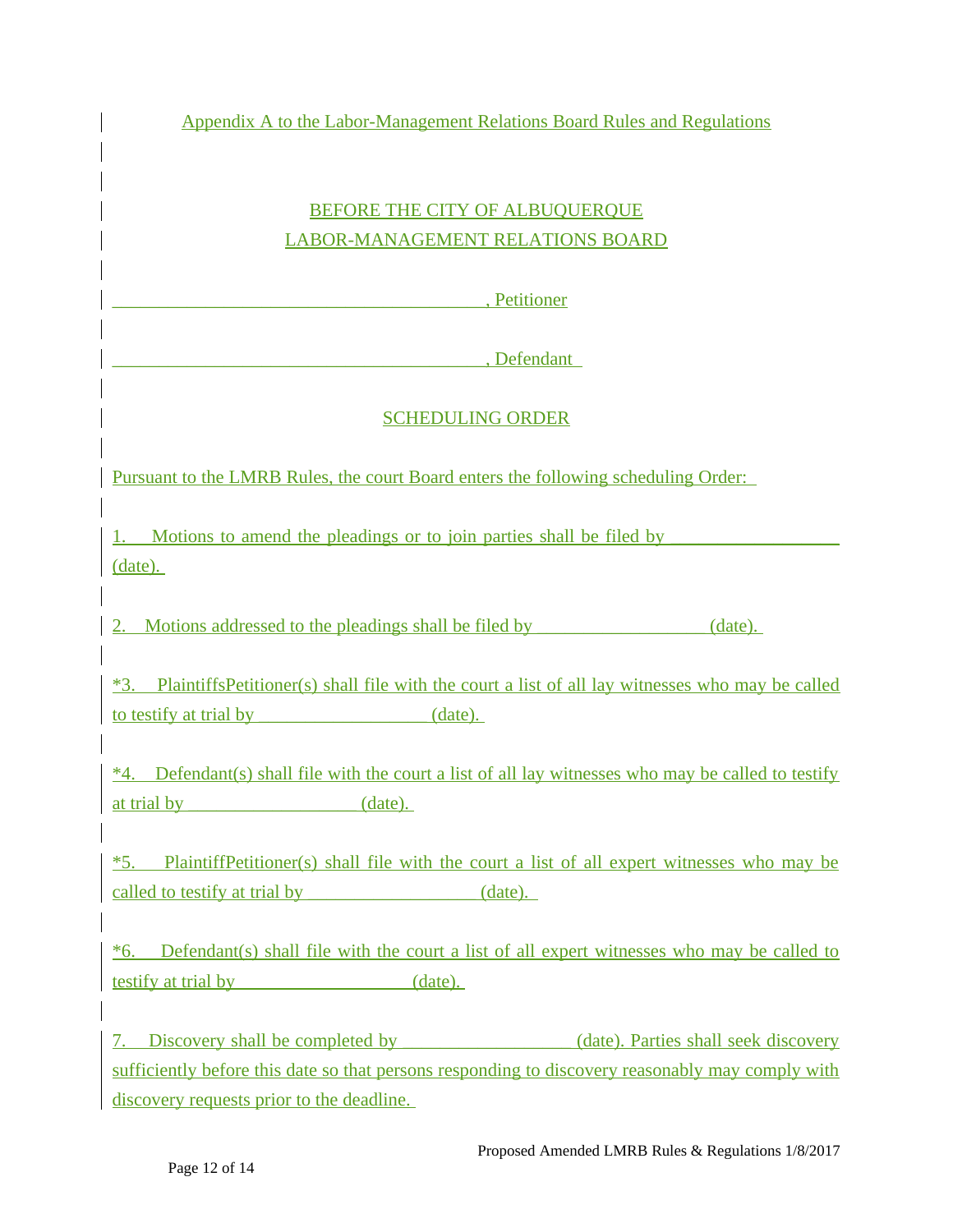8. All other motions, except for motions in limine, shall be filed by (date).

\*9. All parties shall file with the courtBoard an exhibit list by \_\_\_\_\_\_\_\_\_\_\_\_\_\_\_\_\_\_ (date). The exhibit list shall state the reasonable place where such exhibits may be inspected and copied.

\*10. All parties shall file specific objections to other parties' proposed exhibits by  $_1$  (date).

11. PlaintiffsPetitioner(s) shall submit their portions of a pretrial order to defendants by  $(date)$ .

Defendant(s) shall file the proposed final pretrial order with the court by (date).]

11. All parties shall file a final witness list by **the contract of the final witness** list shall list "will call" and "may call" witnesses and may include any witnesses listed on any party's earlier witness list but may not include additional witnesses except by leave of court or consent of all parties.]

11. [Proposed jury instructions shall be submitted to the court by (date).]

[Proposed findings of fact and conclusions of law shall be filed with the court by  $(data).$ ]

12. Motions in limine shall be filed by  $(date).$ 

13. Dates contained in paragraphs of this order marked with an asterisk (\*) may be modified by written agreement of all parties, without court approval. Only the courtBoard, for good cause, may change other dates.

or